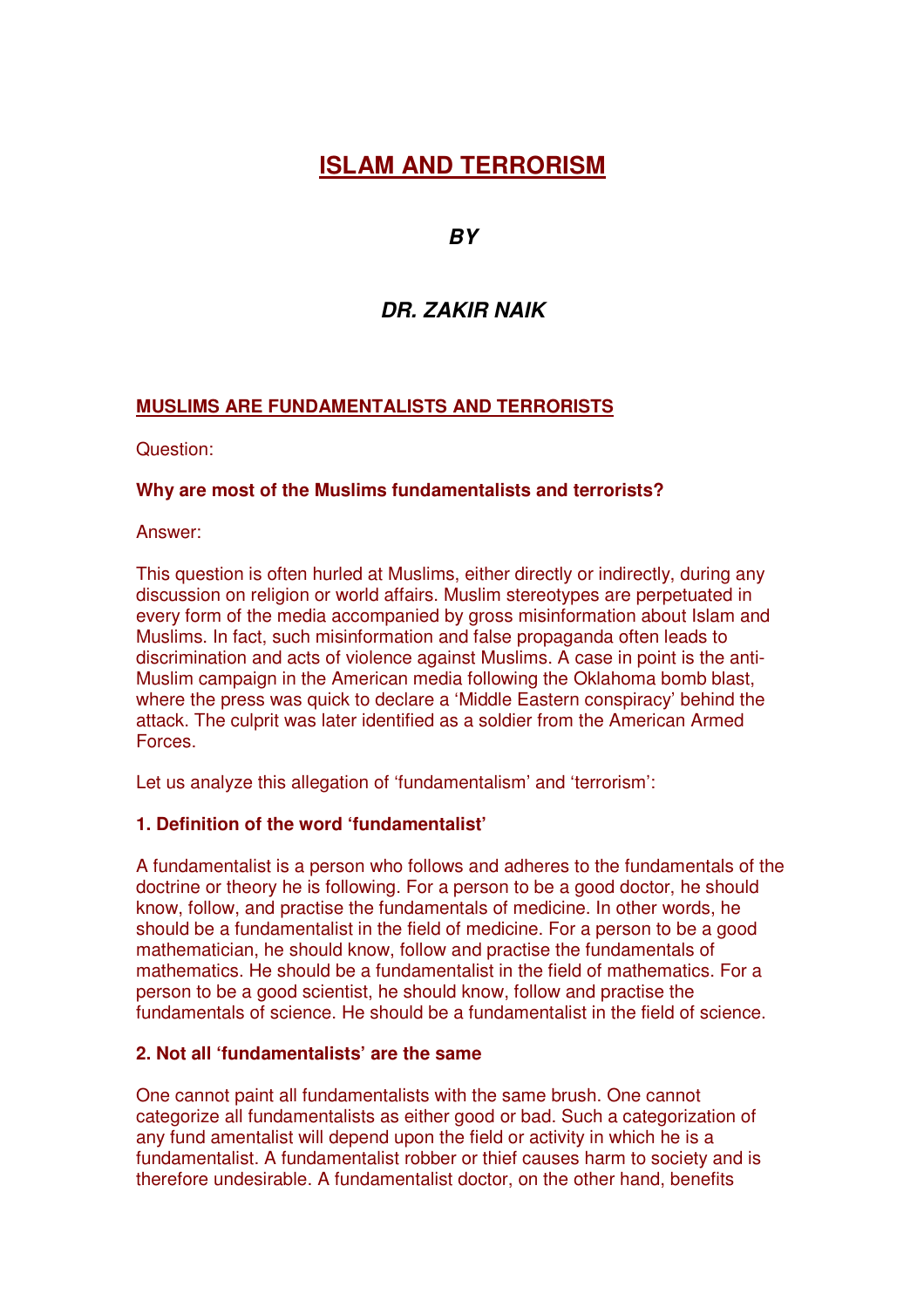society and earns much respect.

## **3. I am proud to be a Muslim fundamentalist**

I am a fundamentalist Muslim who, by the grace of Allah, knows, follows and strives to practise the fundamentals of Islam. A true Muslim does not shy away from being a fundamentalist. I am proud to be a fundamentalist Muslim because, I know that the fundamentals of Islam are beneficial to humanity and the whole world. There is not a single fundamental of Islam that causes harm or is against the interests of the human race as a whole. Many people harbour misconceptions about Islam and consider several teachings of Islam to be unfair or improper. This is due to insufficient and incorrect knowledge of Islam. If one critically analyzes the teachings of Islam with an open mind, one cannot escape the fact that Islam is full of benefits both at the individual and collective levels.

## **4. Dictionary meaning of the word 'fundamentalist'**

According to Webster's dictionary 'fundamentalism' was a movement in American Protestanism that arose in the earlier part of the 20th century. It was a reaction to modernism, and stressed the infallibility of the Bible, not only in matters of faith and morals but also as a literal historical record. It stressed on belief in the Bible as the literal word of God. Thus fundamentalism was a word initially used for a group of Christians who believed that the Bible was the verbatim word of God without any errors and mistakes.

According to the Oxford dictionary 'fundamentalism' means 'strict maintenance of ancient or fundamental doctrines of any religion, especially Islam'.

Today the moment a person uses the word fundamentalist he thinks of a Muslim who is a terrorist.

## **5. Every Muslim should be a terrorist**

Every Muslim should be a terrorist. A terrorist is a person who causes terror. The moment a robber sees a policeman he is terrified. A policeman is a terrorist for the robber. Similarly every Muslim should be a terrorist for the antisocial elements of society, such as thieves, dacoits and rapists. Whenever such an anti-social element sees a Muslim, he should be terrified. It is true that the word 'terrorist' is generally used for a person who causes terror among the common people. But a true Muslim should only be a terrorist to selective people i.e. antisocial elements, and not to the common innocent people. In fact a Muslim should be a source of peace for innocent people.

## **6. Different labels given to the same individual for the same action, i.e. 'terrorist' and 'patriot'**

Before India achieved independence from British rule, some freedom fighters of India who did not subscribe to non-violence were labeled as terrorists by the British government. The same individuals have been lauded by Indians for the same activities and hailed as 'patriots'. Thus two different labels have been given to the same people for the same set of actions. One is calling him a terrorist while the other is calling him a patriot. Those who believed that Britain had a right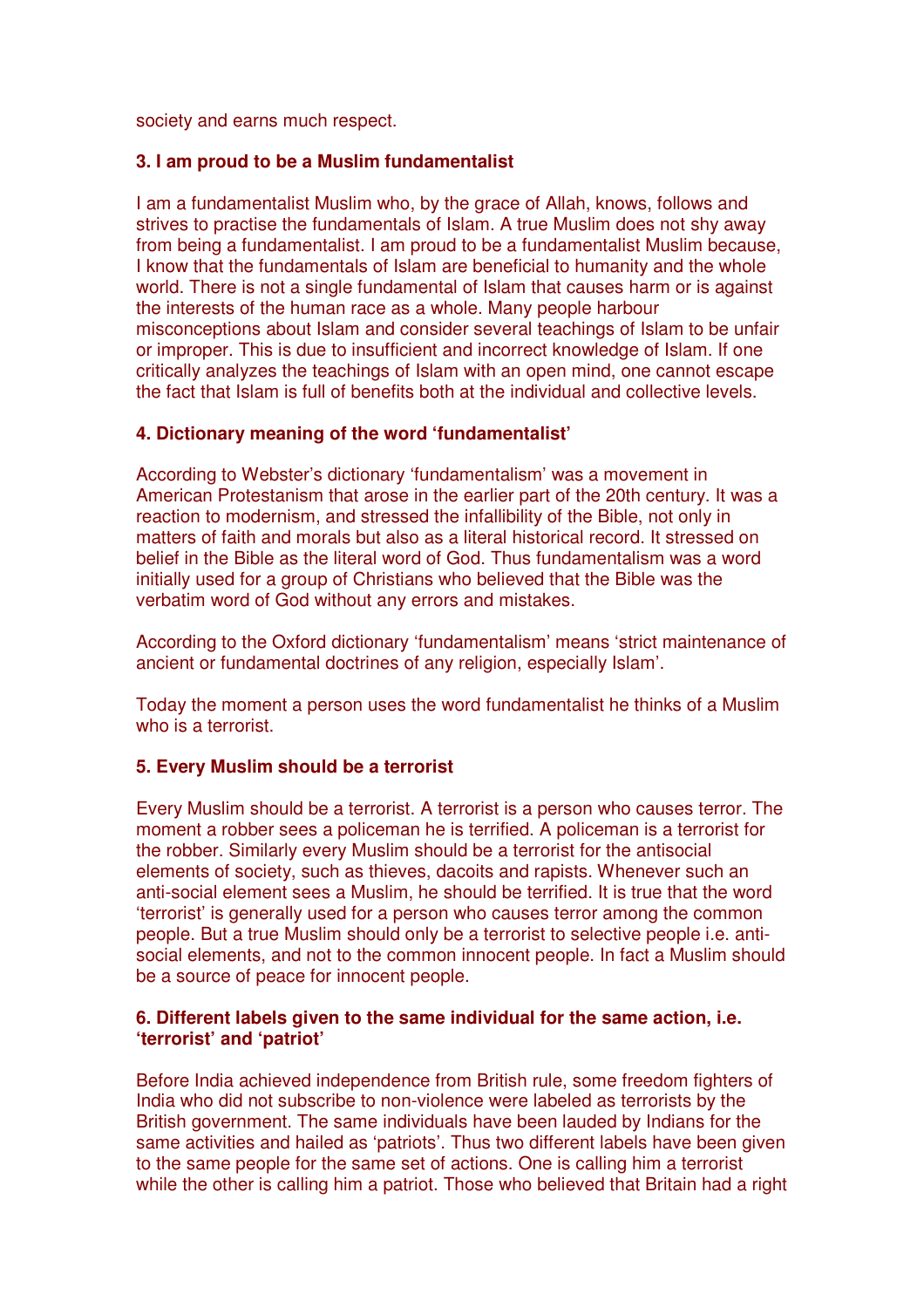to rule over India called these people terrorists, while those who were of the view that Britain had no right to rule India called them patriots and freedom fighters.

It is therefore important that before a person is judged, he is given a fair hearing. Both sides of the argument should be heard, the situation should be analyzed, and the reason and the intention of the person should be taken into account, and then the person can be judged accordingly.

## **7. Islam means peace**

Islam is derived from the word 'salaam' which means peace. It is a religion of peace whose fundamentals teach its followers to maintain and promote peace throughout the world.

Thus every Muslim should be a fundamentalist i.e. he should follow the fundamentals of the Religion of Peace: Islam. He should be a terrorist only towards the antisocial elements in order to promote peace and justice in the society.

## **WAS ISLAM SPREAD BY THE SWORD?**

Question:

How can Islam be called the religion of peace when it was spread by the sword?

Answer:

It is a common complaint among some non-Muslims that Islam would not have millions of adherents all over the world, if it had not been spread by the use of force. The following points will make it clear, that far from being spread by the sword, it was the inherent force of truth, reason and logic that was responsible for the rapid spread of Islam.

## **1. Islam means peace.**

Islam comes from the root word 'salaam', which means peace. It also means submitting one's will to Allah (swt). Thus Islam is a religion of peace, which is acquired by submitting one's will to the will of the Supreme Creator, Allah (swt).

## **2. Sometimes force has to be used to maintain peace.**

Each and every human being in this world is not in favour of maintaining peace and harmony. There are many, who would disrupt it for their own vested interests. Sometimes force has to be used to maintain peace. It is precisely for this reason that we have the police who use force against criminals and antisocial elements to maintain peace in the country. Islam promotes peace. At the same time, Islam exhorts it followers to fight where there is oppression. The fight against oppression may, at times, require the use of force. In Islam force can only be used to promote peace and justice.

## **3. Opinion of historian De Lacy O'Leary.**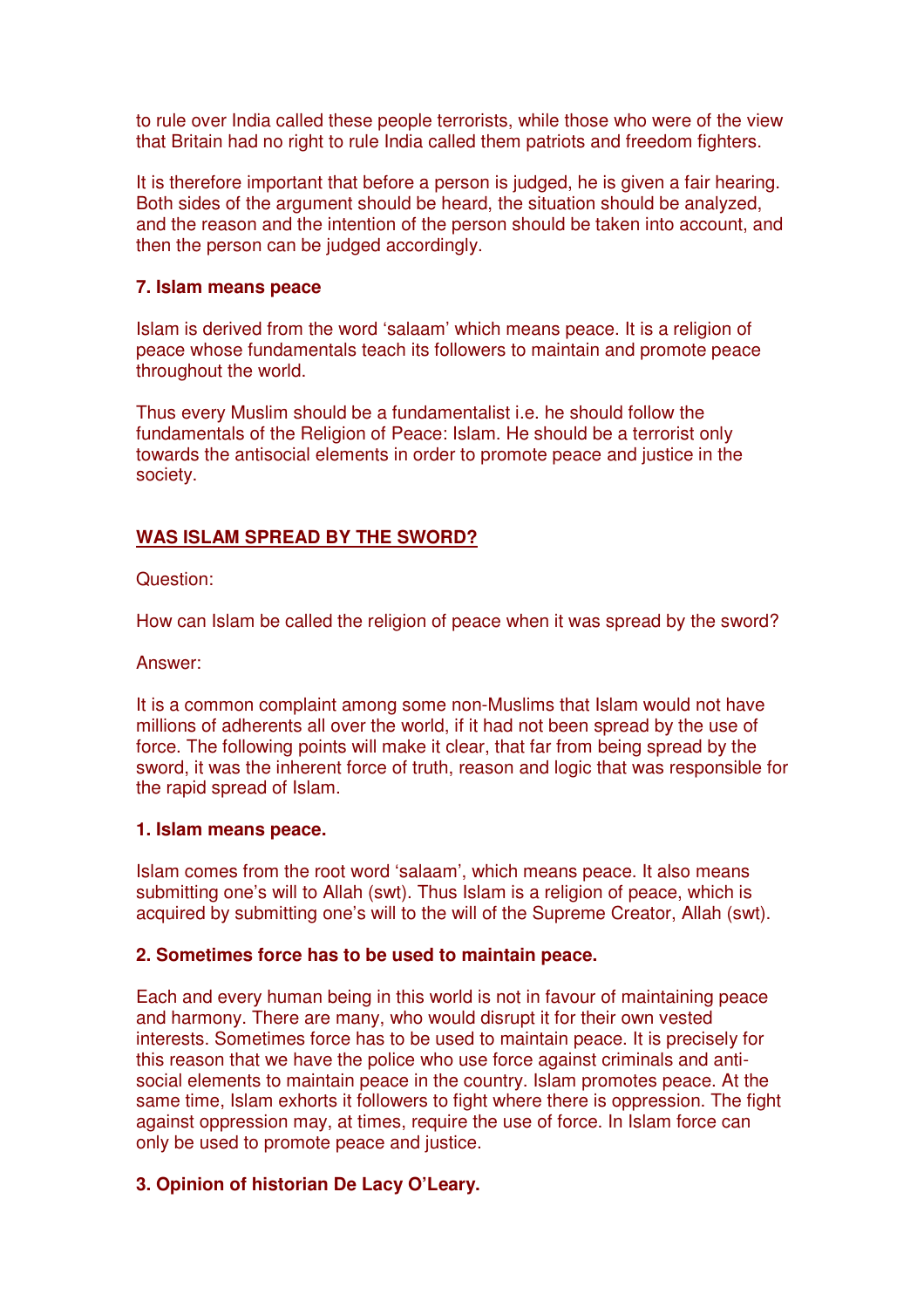The best reply to the misconception that Islam was spread by the sword is given by the noted historian De Lacy O'Leary in the book 'Islam at the cross road' (Page 8):

'History makes it clear however, that the legend of fanatical Muslims sweeping through the world and forcing Islam at the point of the sword upon conquered races is one of the most fantastically absurd myth that historians have ever repeated.'

## **4. Muslims ruled Spain for 800 years**.

Muslims ruled Spain for about 800 years. The Muslims in Spain never used the sword to force the people to convert. Later the Christian Crusaders came to Spain and wiped out the Muslims. There was not a single Muslim in Spain who could openly give the adhan, that is the call for prayers.

## **5. 14 million Arabs are Coptic Christians.**

Muslims were the lords of Arabia for 1400 years. For a few years the British ruled, and for a few years the French ruled. Overall, the Muslims ruled Arabia for 1400 years. Yet today, there are 14 million Arabs who are Coptic Christians i.e. Christians since generations. If the Muslims had used the sword there would not have been a single Arab who would have remained a Christian.

## **6. More than 80% non-Muslims in India.**

The Muslims ruled India for about a thousand years. If they wanted, they had the power of converting each and every non-Muslim of India to Islam. Today more than 80% of the population of India are non-Muslims. All these non-Muslim Indians are bearing witness today that Islam was not spread by the sword.

## **7. Indonesia and Malaysia.**

Indonesia is a country that has the maximum number of Muslims in the world. The majority of people in Malaysia are Muslims. May one ask, 'Which Muslim army went to Indonesia and Malaysia?'

## **8. East Coast of Africa.**

Similarly, Islam has spread rapidly on the East Coast of Africa. One may again ask, if Islam was spread by the sword, 'Which Muslim army went to the East Coast of Africa?'

## **9. Thomas Carlyle**.

The famous historian, Thomas Carlyle, in his book 'Heroes and Hero worship', refers to this misconception about the spread of Islam: 'The sword indeed, but where will you get your sword? Every new opinion, at its starting is precisely in a minority of one. In one man's head alone. There it dwells as yet. One man alone of the whole world believes it, there is one man against all men. That he takes a